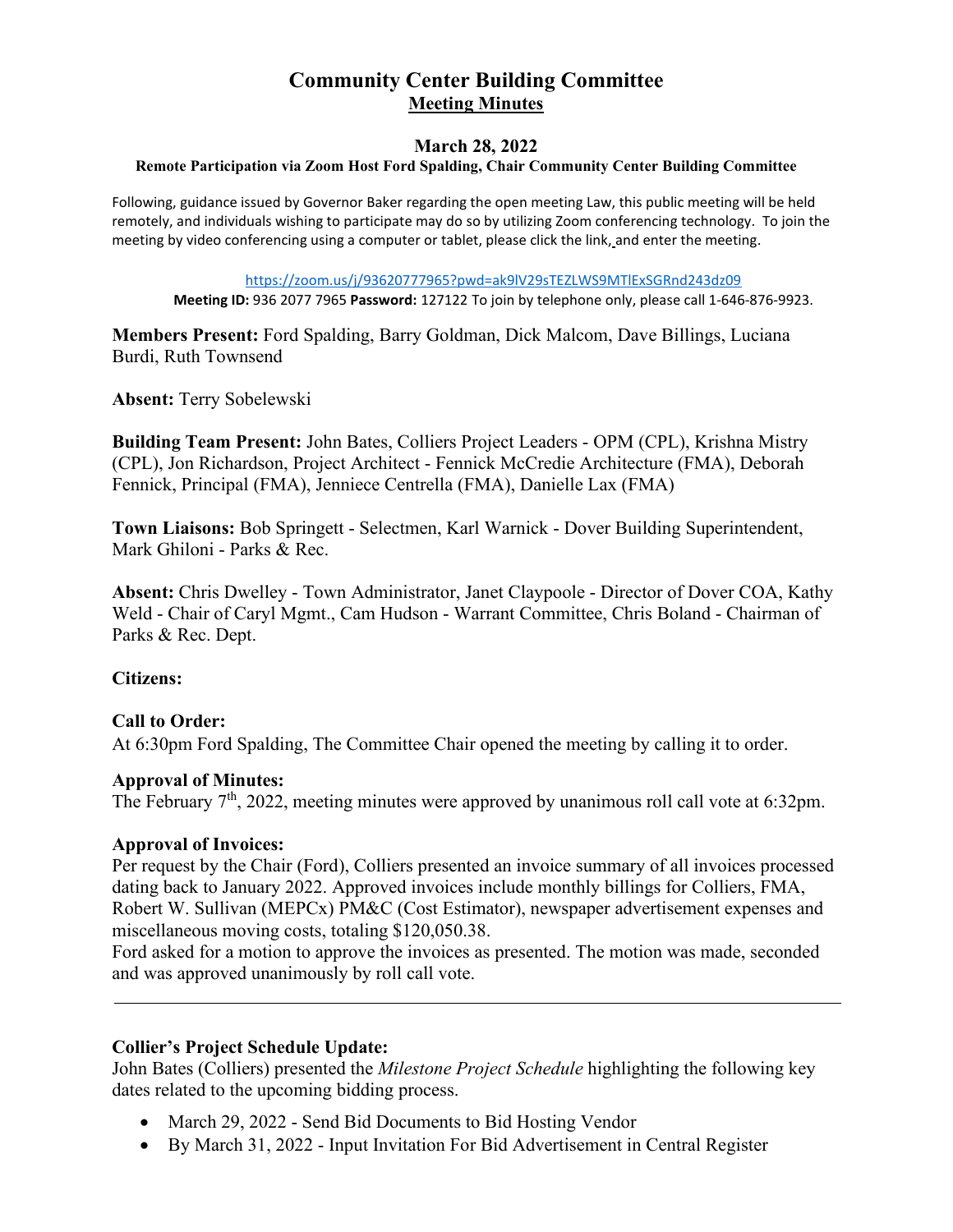- March 28 through April 1, 2022 Send Invitation to Bid to Prequalified General Contractors and Filed Subcontractors
- April 6, 2022 Invitation For Bid Advertisement goes LIVE
- April 6, 2022 Bid Documents are available to Contractors
- April 13, 2022 Pre-Bid Conference
- April 26, 2022 Filed Subcontractor Bids Due
- May 9, 2022 General Contractor Bids Due
- May 11, 2022 Building Committee Meeting to Review Bids

# **Collier's Asbestos Abatement Monitoring Procurement Update:**

John Bates noted that they have solicited bids per Massachusetts procurement law Chapter 30B for hazardous materials abatement monitoring services during construction. The Hazmat Monitor will provide oversight of the abatement contractors activities and air sampling analysis to ensure a clean environment is maintained throughout the abatement process. The following (3) firms were sent request for proposals:

- EFI Global
- Atlas (Proposal was a day late)
- Fuss & O'Neill (Chose not to submit a proposal)

Collier's analysis of the proposers showed that EFI Global submitted the better rates for services and their proposal accurately met all of the requirements in the RFP document including deadline to submit. John Bates also noted that Colliers has had a recent and positive experience with EFI Global on a large MSBA project. For these aforementioned reasons, Colliers recommend approval of EFI Global as the Hazardous Materials Abatement Monitor.

# Motion

Ford asked for a motion to approve EFI Global as the Hazardous Materials Abatement Monitor. The motion was made, seconded and was approved unanimously by roll call vote.

# **Collier's Material Testing Procurement Update:**

John Bates informed the Committee that Colliers plans to solicit proposals for Materials Testing Services during construction. The Materials Testing agent will provide testing on a variety of materials including soils, concrete, and steel to confirm construction quality. The request for proposals will be issued within the next 2 weeks.

# **Collier's Abutters Update:**

Ford noted that all property abutters have been met with individually and informed of the details of the project and any impacts to their property. Ford confirmed that the oil tank and concrete pad attached to the Schnabel building has been moved off of the Town's property, thereby allowing the project to complete its regrading, retaining wall and fencing work in that area. John Bates introduced a new Colliers team member, Krishna Mistry. Krishna will perform Construction Representative duties onsite during construction, providing onsite observation and detailed reporting to the owner.

# **FMA Design Update:**

Jon Richardson informed the Committee that the FMA team has produced a bid-ready set of Construction Documents to proceed with into the bidding process. John Bates noted that Colliers has performed document reviews at each design phase and finds the Construction Documents to be in suitable condition to proceed into bidding.

The Committee discussed a concern regarding the roof top equipment access by way of the exterior wall mounted ladder as currently shown on the Construction Documents. This ladder type can be dangerous, and as a result, people are less likely to use, and therefore less likely to service the roof mounted equipment. A suggestion was to change this to a ships ladder within the